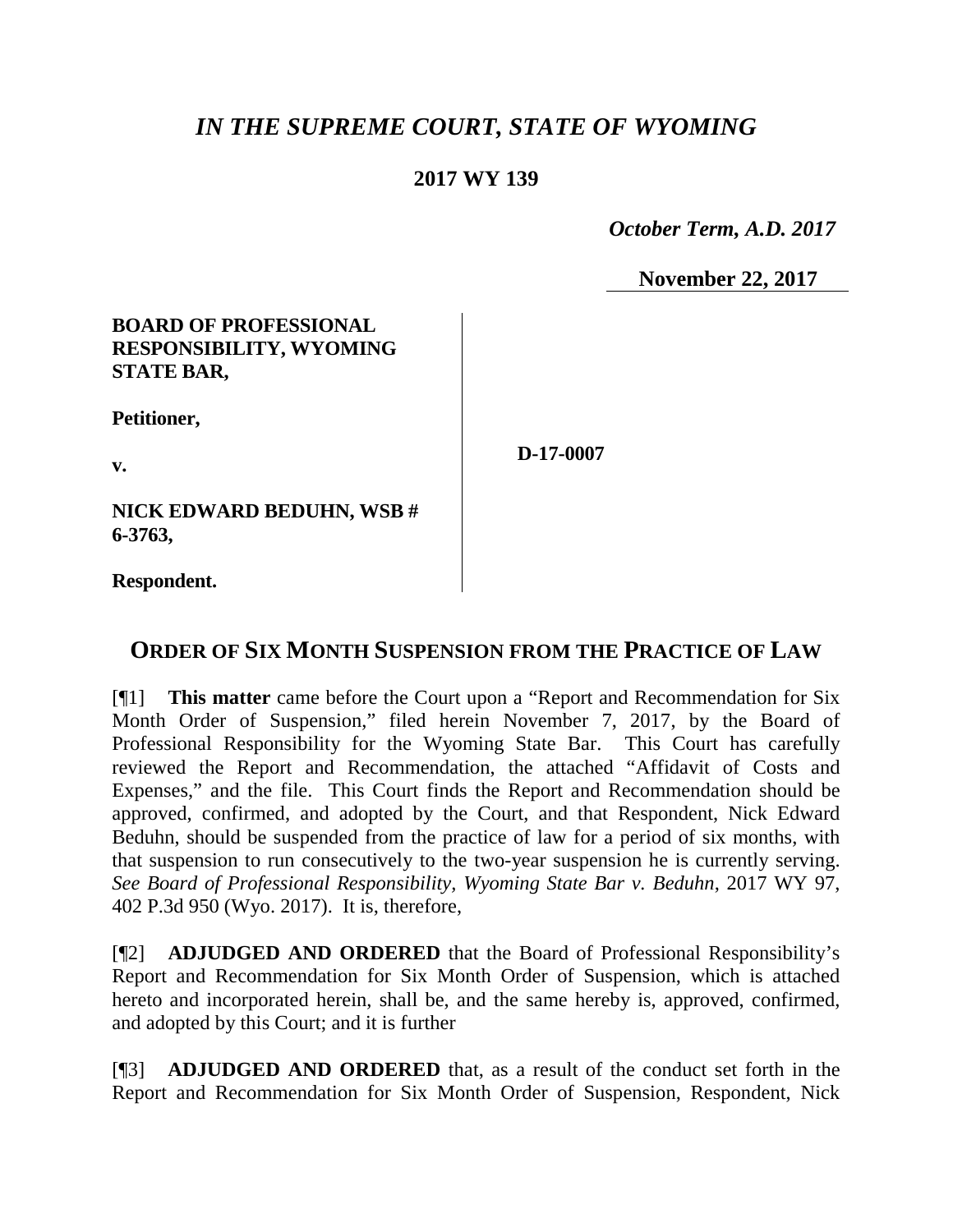Edward Beduhn, shall be, and hereby is, suspended from the practice of law for a period of six months, with the period of suspension to begin on May 10, 2019; and it is further

[¶4] **ORDERED** that, during the period of suspension, Respondent shall comply with the requirements of the Wyoming Rules of Disciplinary Procedure, particularly the requirements found in Rule 21; and it is further

[¶5] **ORDERED** that, pursuant to Rule 25 of the Wyoming Rules of Disciplinary Procedure, Respondent shall reimburse the Wyoming State Bar the amount of \$605.15, representing the costs incurred in handling this matter, as well as pay the administrative fee of \$750.00. Respondent shall pay the total amount of \$1,355.15 to the Wyoming State Bar on or before January 2, 2018; and it is further

[¶6] **ORDERED** that Nick Edward Beduhn shall, on or before January 2, 2018, reimburse the complainant the amount of \$1,000.00; and it is further

[¶7] **ORDERED** that, pursuant to Rule 9(b) of the Wyoming Rules of Disciplinary Procedure, this Order of Six Month Suspension from the Practice of Law, along with the incorporated Report and Recommendation for Six Month Order of Suspension, shall be published in the Wyoming Reporter and the Pacific Reporter; and it is further

[¶8] **ORDERED** that the Clerk of this Court cause a copy of this Order of Six Month Suspension from the Practice of Law to be served upon Respondent, Nick Edward Beduhn.

[¶9] **DATED** this 22nd day of November, 2017.

## **BY THE COURT:**

 $\sqrt{s}$ 

**E. JAMES BURKE Chief Justice**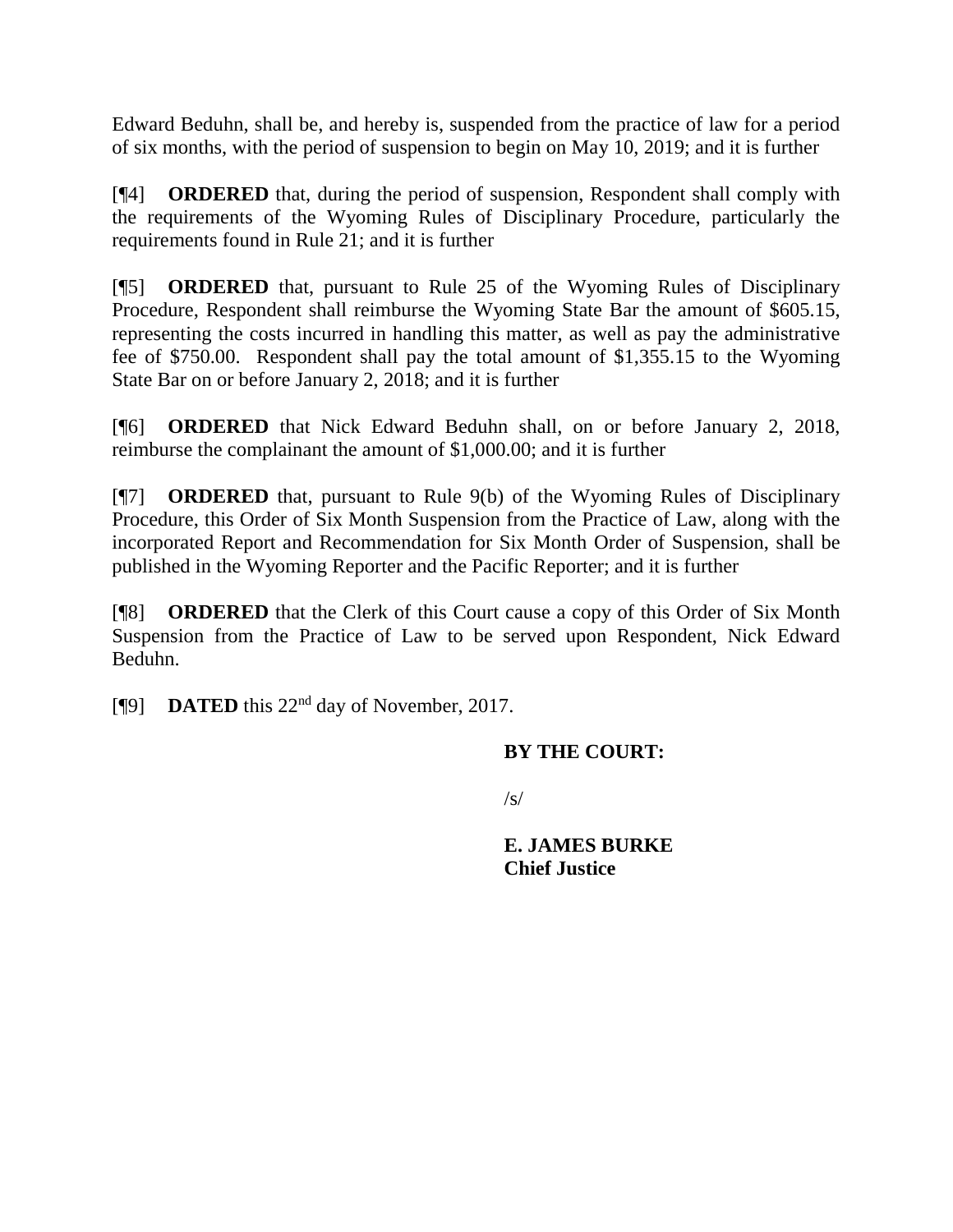## **BEFORE THE SUPREME COURT STATE OF WYOMING**

 $\lambda$  $\overline{\phantom{a}}$ 

In the matter of **NICK EDWARD BEDUHN.** 

**Respondent.** 

 $-17 - 0007$ Docket No. 2017-028

> IN THE SUPREME COURT WYOMING

> > NOV 0 7 2017

PATRICIA BENNETT, CLERK

by CHIFF DEPLIT

### REPORT AND RECOMMENDATION **FOR SIX MONTH ORDER OF SUSPENSION**

THIS MATTER came before the Board of Professional Responsibility of the Wyoming State Bar (the "Board") on October 17, 2017, for a telephonic disciplinary hearing pursuant to Rule 15(b), Wyo, R. Disc, Proc. All Board members were in attendance. The Wyoming State Bar was represented by Bar Counsel, Mark W. Gifford. Respondent Nick Edward Beduhn attended and was given the opportunity to make an opening statement, cross-examine the witness and make closing remarks. Bar Counsel Exhibit 1 was received into evidence. Based upon the exhibits received into evidence, the testimony of witness and with due consideration given to the statements of counsel, the Board FINDS, CONCLUDES and RECOMMENDS as follows:

#### **Findings of Fact**

1. Respondent has been licensed to practice in Wyoming since 2003 and, until this Court's order of immediate suspension issued May 10, 2017, maintained an active practice of law in Cody, Wyoming. Respondent is presently the subject of a two year order of suspension issued by this Court on August 24, 2017. The order of two year suspension provides that the period of suspension runs from May 10, 2017.

 $2.$ This disciplinary proceeding began with Bar Counsel's investigation of a complaint submitted by a client of Respondent's in March 2017. Complainant's complaint chroni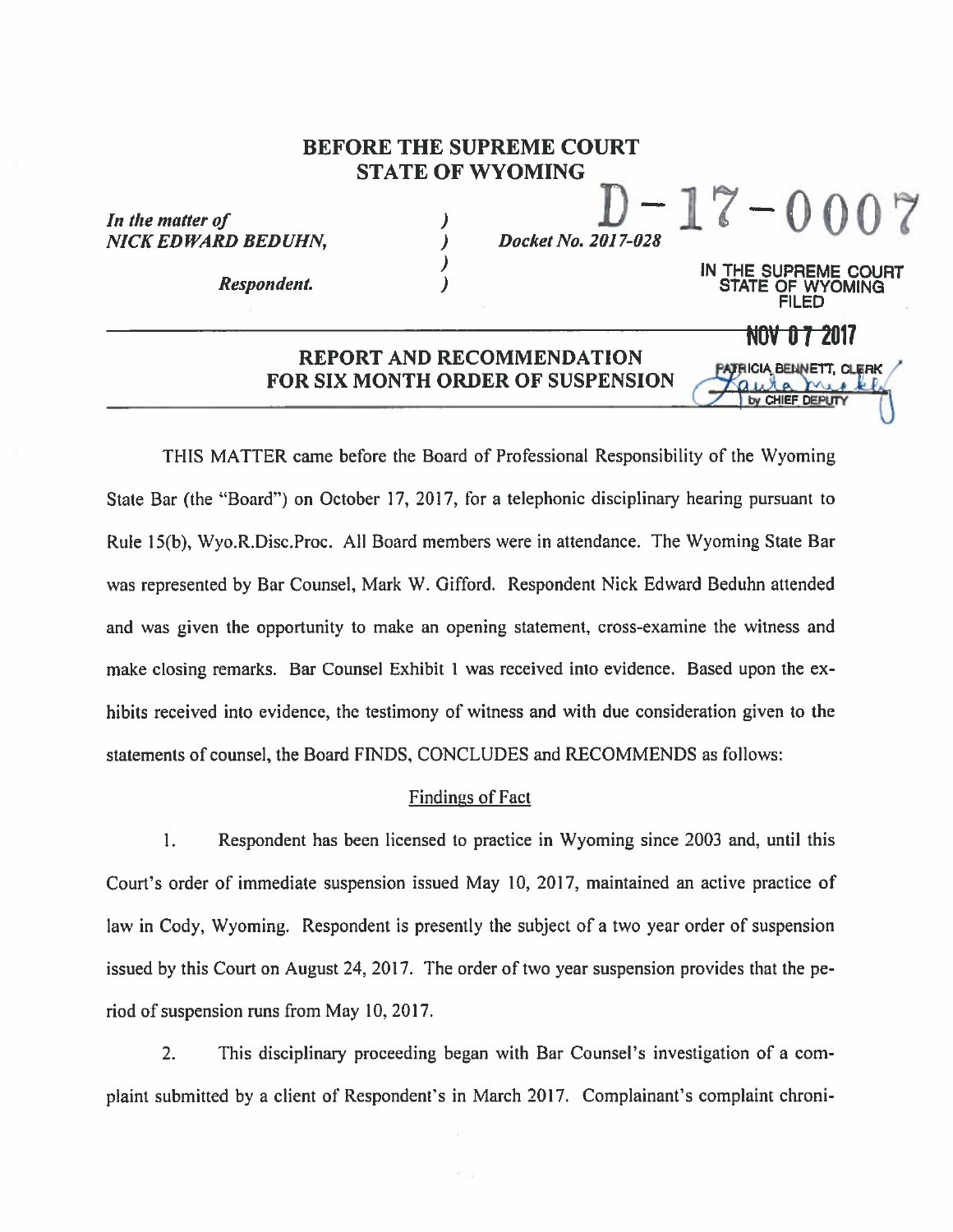cles her DUI arrest on June 17, 2016, her engagement of Respondent, and Respondent's generally inattentive and nonresponsive representation of her. For the last several weeks before Complainant submitted her complaint, Respondent did not respond to Complainant's inquiries regarding the status of her case. When Complainant was successful in talking with Respondent, he misled her as to the status of her case. Complainant paid Respondent a \$1,000.00 fee and received very little in terms of services. Respondent eventually engaged other counsel in March 2017.

 $\overline{3}$ . Bar Counsel mailed Complainant's complaint to Respondent on March 15, 2017, requesting a response by March 29, 2017. When no response was received, a follow up request was sent by certified mail on April 6, 2017. The follow up letter was returned unclaimed.

 $\overline{4}$ . On May 11, 2017, Bar Counsel served notice upon Respondent that a request for authority to file a formal charge had been submitted to the Review and Oversight Committee.

5. On May 26, 2017, the Review and Oversight Committee issued a Finding of Probable Cause authorizing the filing of a formal charge against Respondent.

In the formal charge filed in this matter on May 30, 2017, Bar Counsel alleged 6. that in Respondent's representation of Complainant, Respondent violated Rules 1.1 (competence), 1.3 (diligence), 1.4 (communication with client) and 1.5 (fees) of the Wyoming Rules of Professional Conduct.

7. Bar Counsel further alleged that in failing and refusing to respond to Complainant's complaint, Respondent also violated Rule 8.1(b) (failure to respond to a demand for information in a disciplinary matter).

8. The formal charge was served by certified mail, return receipt requested, on May 30, 2017. The return receipt on file indicates that the formal charge was retrieved by a person

 $\overline{2}$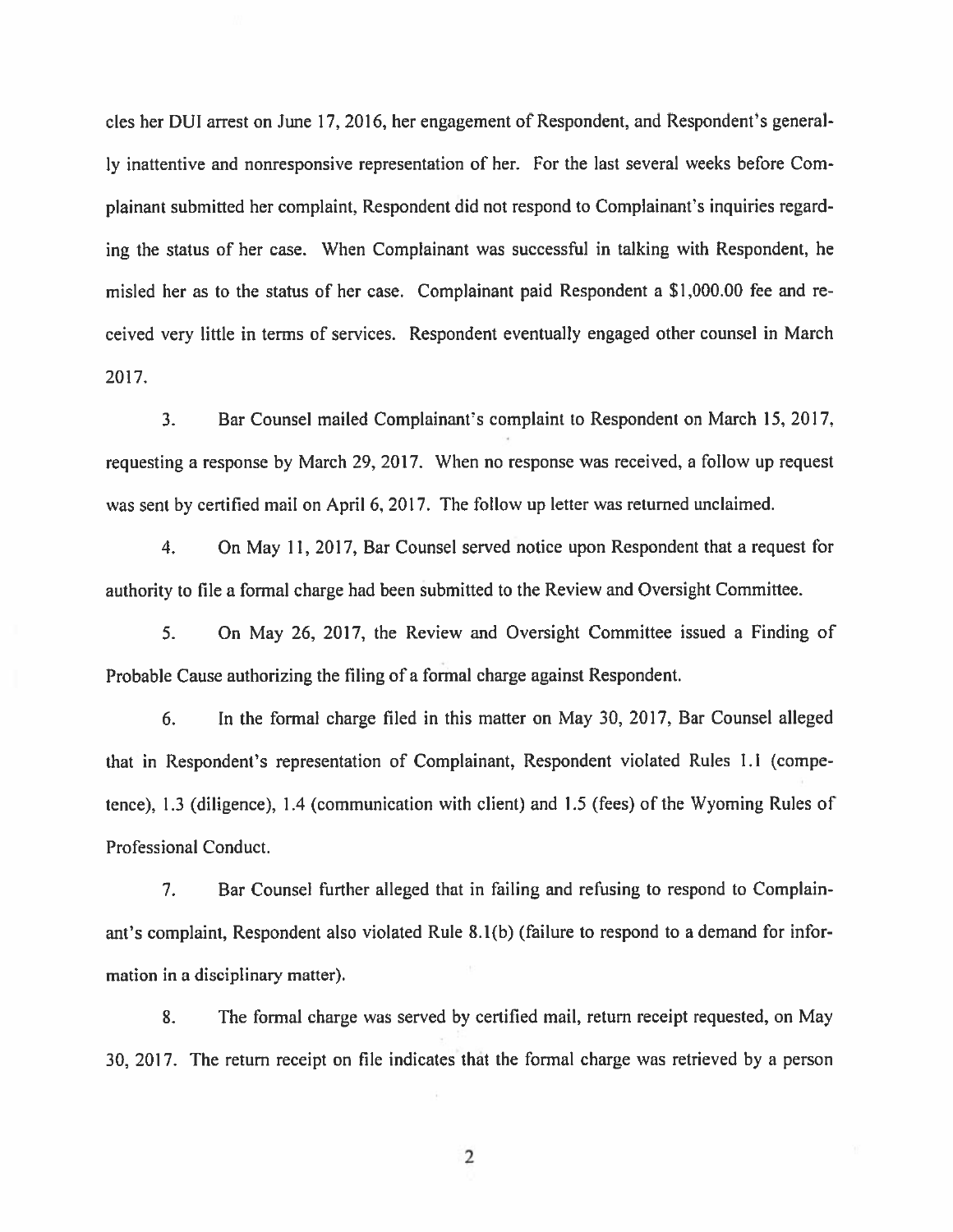believed to be Respondent's employee, from the Cody post office on June 7, 2017. Rule 14(a), Wyo.R.Disc.Proc., provides in relevant part, "Within 20 days after service of the formal charge, or within such greater period of time as may be approved by the BPR or a Disciplinary Judge, the respondent shall file the original of an answer to the formal charge with the BPR Clerk and shall serve a copy upon Bar Counsel." Respondent failed to file an answer or otherwise respond to the formal charge.

Rule 14(b)(1), Wyo.R.Disc.Proc., provides in relevant part, "If the respondent 9. fails to file an answer within the period provided by subsection (a) of this Rule, Bar Counsel shall file a motion for default with the BPR Clerk. Thereafter, the BPR Clerk shall enter a default and the formal charge shall be deemed admitted; provided, however, that a respondent who fails to file a timely answer may, upon a showing that the failure to answer was the result of mistake, inadvertence, surprise, or excusable neglect, obtain leave of the BPR to file an answer."

 $10.$ When Respondent failed to answer or otherwise respond to the formal charge, default was entered pursuant to Rule 14(b)(1), Wyo.R.Disc.Proc., on July 10, 2017. The matter was thereafter set for a sanction hearing pursuant to Rule 14(b)(2), Wyo.R.Disc.Proc., on October 17, 2017.

Respondent did not seek an extension of time to file an answer to the formal 11. charge nor did he contest the entry of default.

12. The sanction hearing proceeded with a brief opening statement by Bar Counsel. Bar Counsel informed the Board that a stipulation was reached with Respondent shortly before the hearing, which did not provide sufficient time to prepare the paperwork and that the terms of the stipulation would continue to be Bar Counsel's recommendation after presenting evidence. Respondent, who was self-represented at the hearing, waived opening statement. Bar Counsel

3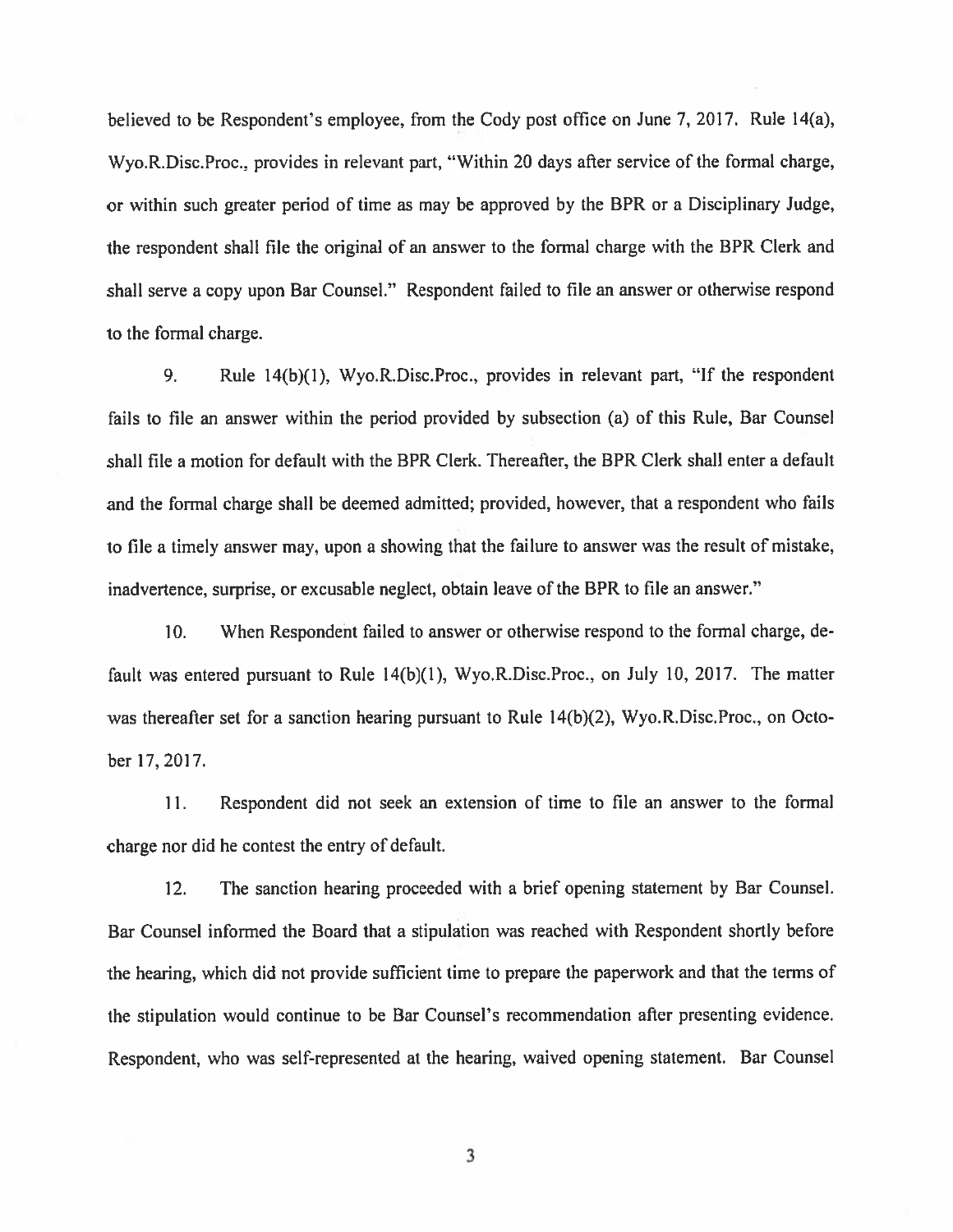called Complainant as his only witness, who provided testimony supporting the allegations of the formal charge.

 $13.$ As a result of Respondent's default, the following allegations of the formal charge are deemed admitted. The factual basis is further established in the record by Bar Counsel Exhibit 1, and by testimony adduced during the sanction hearing. This Board finds that Respondent violated Rules 1.1 (competence), 1.3 (diligence), 1.4 (communication with client) and 1.5 (fees) of the Wyoming Rules of Professional Conduct in his representation of Complainant, and that he further violated Rule 8.1(b) (failure to respond to a demand for information in a disciplinary mat $ter)$ .

#### Determination of the Appropriate Sanction

14. In considering the duties breached by Respondent in the misconduct described above, the Board finds that Respondent knowingly failed to perform services for a client and caused injury or potential injury to a client for which, absent aggravating or mitigating circumstances, suspension would be the appropriate sanction. See ABA Standard 4.4, "Lack of Diligence," infra.

15. In committing the foregoing violations, Respondent acted with knowledge, i.e., he acted "with conscious awareness of the nature or attendant circumstances of his \*\*\* conduct both without the conscious objective or purpose to accomplish a particular result." See "The Lawyer's Mental State," infra.

Respondent inflicted actual injury upon his client. See "The Potential or Actual 16. Injury Caused by the Lawyer's Misconduct," infra.

 $17.$ The Board finds the following aggravating factors:

> a. Prior disciplinary record.

> > 4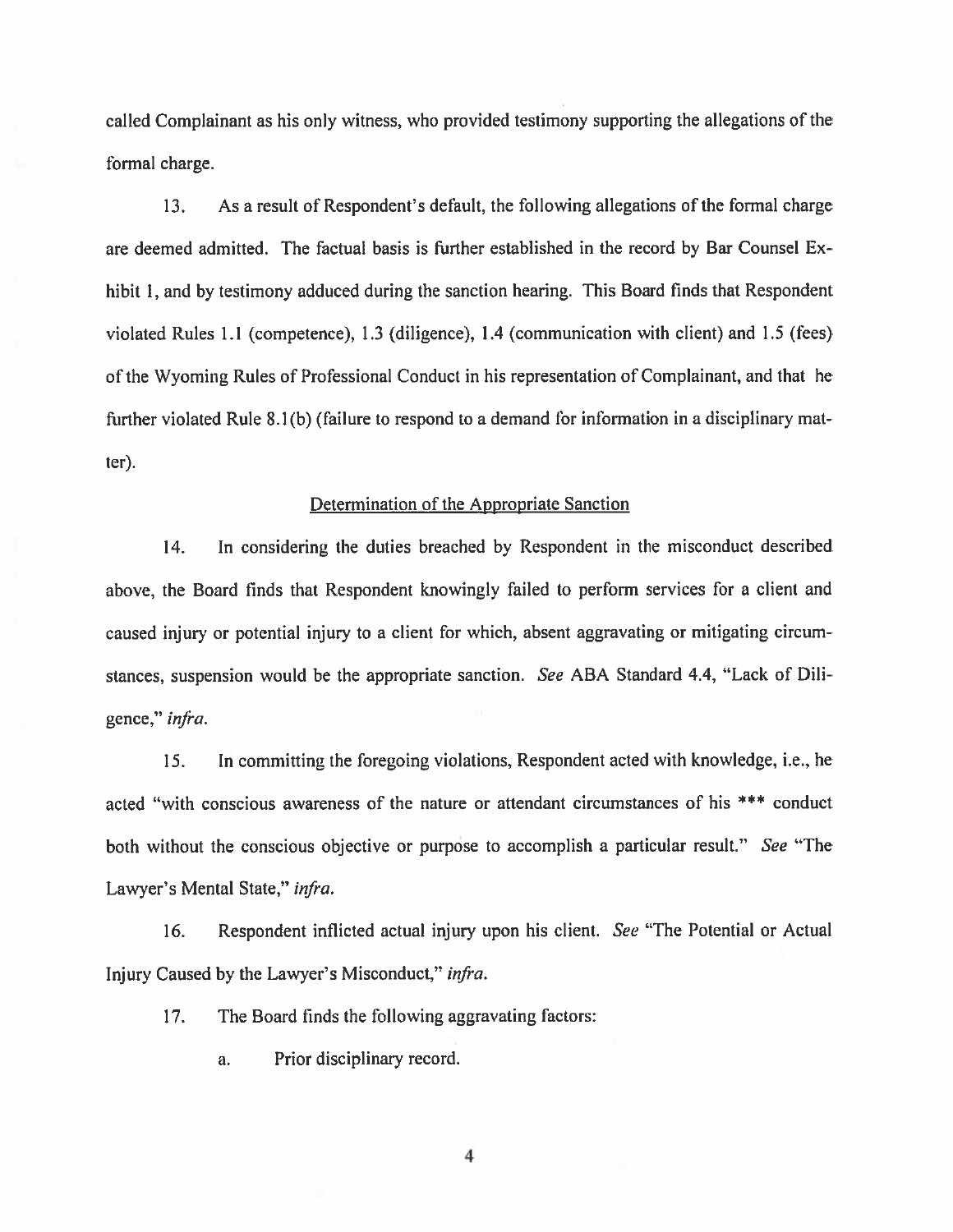- Vulnerability of the victim.  $\mathbf{b}$ .
- Substantial experience in the practice of law. c.

See Aggravating Factors, infra.

18. The Board finds no mitigating factors.

Considering all of the foregoing factors, and considering the stipulation of the 19. parties, the Board finds that an appropriate sanction for Respondent's misconduct is that he be suspended from the practice of law for a period of six months, to run consecutively with his current, two year suspension; that he be required to reimburse Complainant for legal fees paid to Respondent in the amount of \$1,000.00; that he be required to pay an administrative fee of \$750.00 as provided in Rule 25(b), Wyo.R.Disc.Proc.; and that he be required to reimburse the Wyoming State Bar for certified costs of this proceeding as provided in Rule 25(e), Wyo.R.Disc.Proc.

#### **Conclusions of Law**

Rule 6(c)(4), Wyo.R.Disc.Proc. provides, "When misconduct has been proved by 20. clear and convincing evidence at a hearing, or misconduct has been established by default, [the BPR shall] issue a private reprimand or recommend an appropriate public discipline to the Court" [italics supplied].

21. Rule 14, Wyo.R.Disc.Proc., "Answer to Formal Charge – Filing, Failure to Answer, Default," provides:

Answer. Within 20 days after service of the formal charge, or within such greater  $(a)$ period of time as may be approved by the BPR or a Disciplinary Judge, the respondent shall file the original of an answer to the formal charge with the BPR Clerk and shall serve a copy upon Bar Counsel. In the answer the respondent shall either admit or deny every material allegation contained in the formal charge, or request that the allegation be set forth with greater particularity. In addition, the respondent shall set forth in the answer any affirmative defenses. Any objection to the formal charge which a respondent may assert, including a challenge to the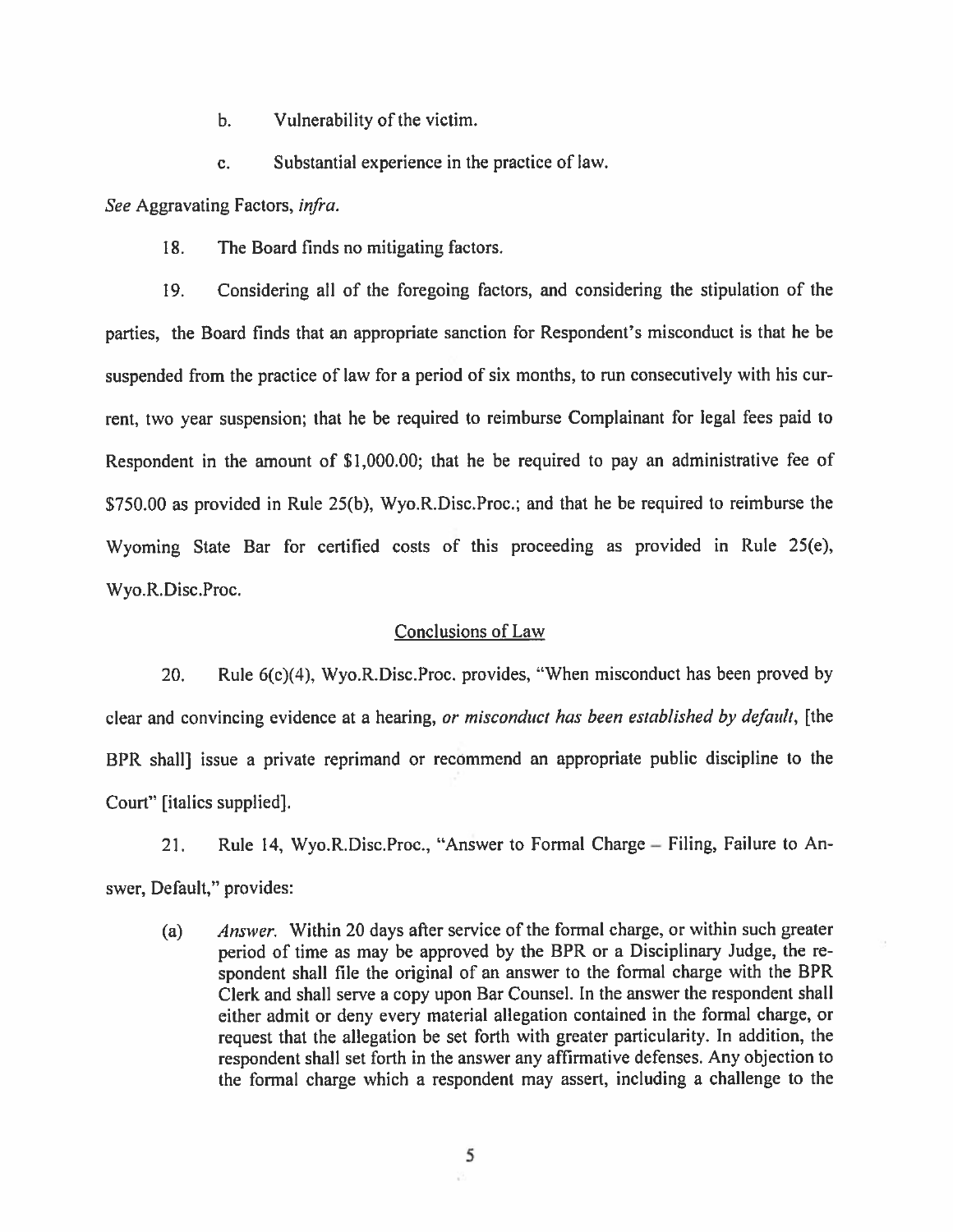formal charge for failure to charge misconduct constituting grounds for discipline, must also be set forth in the answer.

- (b) Failure to answer; default; failure to appear.
	- If the respondent fails to file an answer within the period provided by sub- $(1)$ section (a) of this Rule, Bar Counsel shall file a motion for default with the BPR Clerk. Thereafter, the BPR Clerk shall enter a default and the formal charge shall be deemed admitted; provided, however, that a respondent who fails to file a timely answer may, upon a showing that the failure to answer was the result of mistake, inadvertence, surprise, or excusable neglect, obtain leave of the BPR to file an answer.
	- $(2)$ Notwithstanding the entry of a default, Bar Counsel shall give the respondent notice of the sanction hearing, at which Bar Counsel and the respondent may appear and present evidence and arguments to the BPR regarding the form of discipline to be imposed. Thereafter the BPR shall conduct a sanction hearing and submit its report and recommendation to the Court as provided in Rule 15.
	- $(3)$ If the respondent should fail to appear when specifically so ordered by the BPR, the respondent shall be deemed to have admitted the factual allegations which were to be the subject of such appearance and/or to have conceded any motion or recommendations to be considered at such appearance. The BPR shall not, absent good cause, continue or delay proceedings due to the respondent's failure to appear.
- $22.$ Rule 15(b)(3)(D), Wyo.R.Disc.Proc., lists the factors to be considered in deter-

mining lawyer sanctions:

- (D) In imposing a sanction after a finding of misconduct by the respondent, the BPR shall consider the following factors, as enumerated in the ABA **Standards for Imposing Lawyer Sanctions:** 
	- Whether the lawyer has violated a duty owed to a client, to the  $(i)$ public, to the legal system, or to the profession;
	- Whether the lawyer acted intentionally, knowingly, or negligently;  $(ii)$
	- The actual or potential injury caused by the lawyer's misconduct;  $(iii)$ and
	- $(iv)$ The existence of any aggravating or mitigating factors.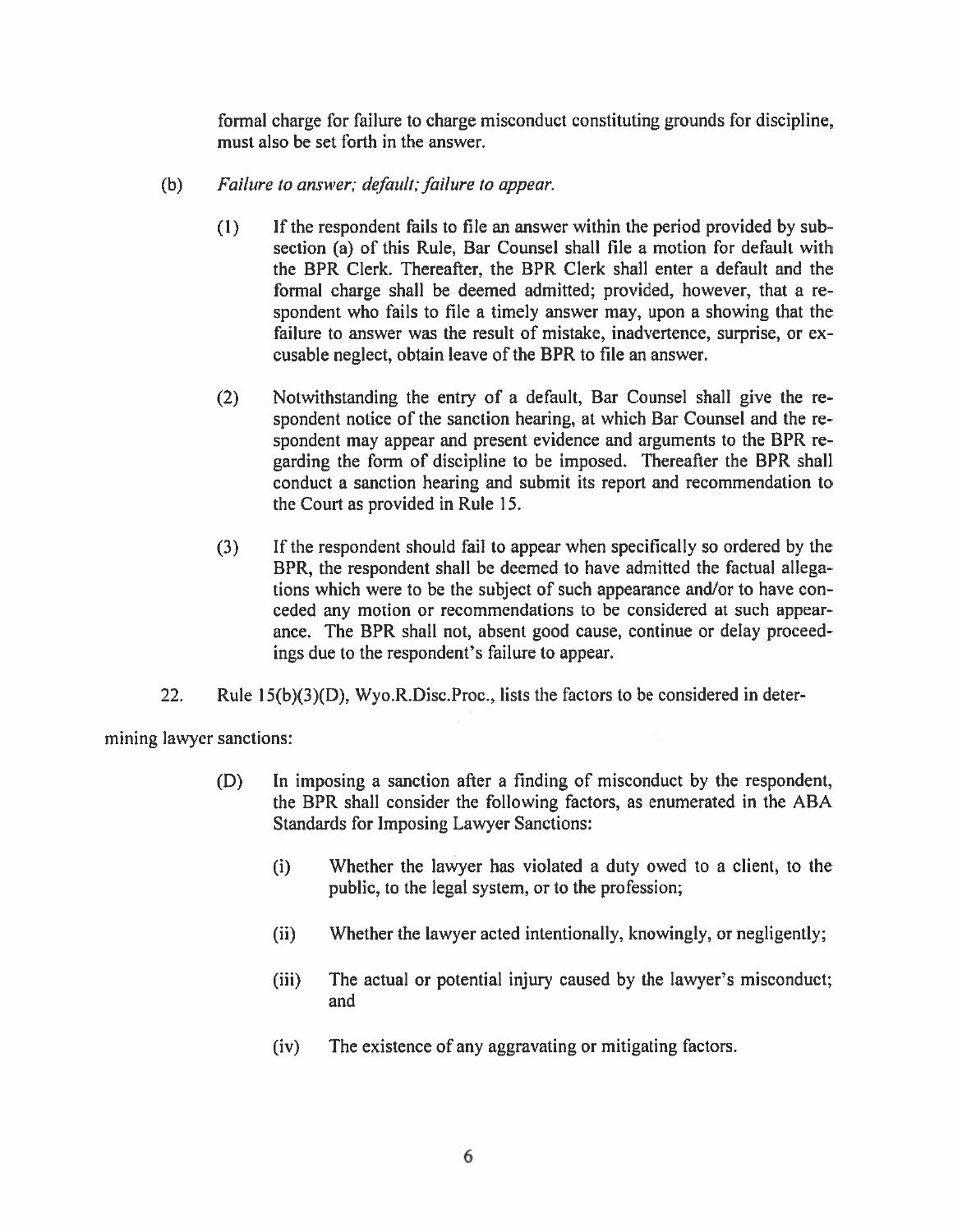The American Bar Association's "Standards for Imposing Lawyer Sanctions" 23. (hereinafter referred to as the "ABA Standards") state, "The purpose of lawyer discipline proceedings is to protect the public and the administration of justice from lawyers who have not discharged, will not discharge, or are unlikely properly to discharge their professional duties to clients, the public, the legal system, and the legal profession." ABA Standard 3.0 lists the factors to be considered in imposing a sanction after a finding of lawyer misconduct, and mirrors the language of Rule  $15(b)(3)(D)$ , W.R.D.P.:

- the duty violated;  $(a)$
- the lawyer's mental state;  $(b)$
- $(c)$ the potential or actual injury caused by the lawyer's misconduct; and
- the existence of aggravating or mitigating factors.  $(d)$
- Misconduct of the sort engaged in by Respondent, which essentially involves vio-24.

lation of a duty owed to a client, is addressed in ABA Standard 4.4, "Lack of Diligence."

Absent aggravating or mitigating circumstances, upon application of the factors set out in Standard 3.0, the following sanctions are generally appropriate in cases involving failure to provide competent representation to a client:

- 4.41 Disbarment is generally appropriate when:
	- $(a)$ a lawyer abandons the practice and causes serious or potentially serious injury to a client; or
	- a lawyer knowingly fails to perform services for a client and causes injury  $(b)$ or potentially serious injury to a client;
	- a lawyer engages in a pattern of neglect with respect to client matters and  $(c)$ causes serious or potentially serious injury to a client.
- 4.42 Suspension is generally appropriate when:
	- a lawyer knowingly fails to perform services for a client and causes injury  $(a)$ or potential injury to a client, or
	- $(b)$ a lawyer engages in a pattern of neglect and causes injury or potential injury to a client.
- Reprimand [i.e., "public censure" under Rule  $9(a)(3)$  of the Wyoming Rules of 4.43 Disciplinary Procedure] is generally appropriate when a lawyer is negligent and does not act with reasonable diligence in representing a client, and causes injury or potential injury to a client.
- 4.44 Admonition [i.e., "private reprimand" under Rule 9(a)(4) of the Wyoming Rules of Disciplinary Procedure] is generally appropriate when a lawyer is negligent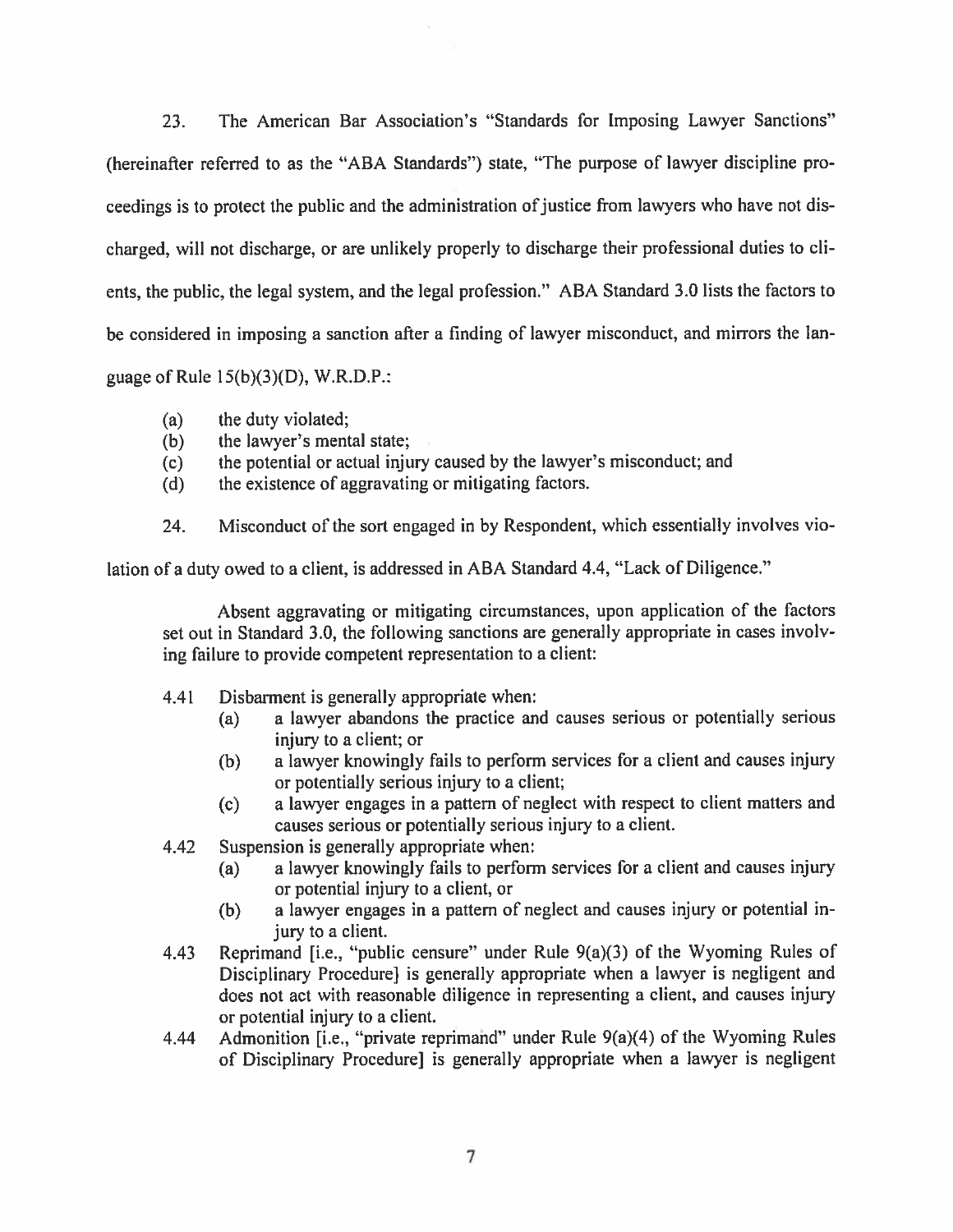and does not act with reasonable diligence in representing a client, and causes little or no actual or potential injury to a client.

The Lawyer's Mental State. The preamble to the ABA Standards includes the fol-25.

lowing discussion regarding mental state:

The mental states used in this model are defined as follows. The most culpable mental state is that of intent, when the lawyer acts with the conscious objective or purpose to accomplish a particular result. The next most culpable mental state is that of knowledge, when the lawyer acts with conscious awareness of the nature or attendant circumstances of his or her conduct both without the conscious objective or purpose to accomplish a particular result. The least culpable mental state is negligence, when a lawyer fails to be aware of a substantial risk that circumstances exist or that a result will follow, which failure is a deviation of a care that a reasonable lawyer would exercise in the situation.

The Potential or Actual Injury Caused by the Lawyer's Misconduct. Under the 26. ABA Standards, "injury" is defined as "harm to a client, the public, the legal system, or the profession which results from a lawyer's misconduct. The level of injury can range from 'serious' injury to 'little or no' injury; a reference to 'injury' alone indicates any level of injury greater than 'little or no' injury." "Potential injury" is defined as "harm to a client, the public, the legal system or the profession that is reasonably foreseeable at the time of the lawyer's misconduct, and which, but for some intervening factor or event, would probably have resulted from the lawyer's misconduct."

Aggravating and Mitigating Factors. ABA Standard 9.0, entitled "Aggravation  $27.$ and Mitigation," provides as follows:

> 9.1 Generally

After misconduct has been established, aggravating and mitigating circumstances may be considered in deciding what sanction to impose.

9.2 **Aggravation**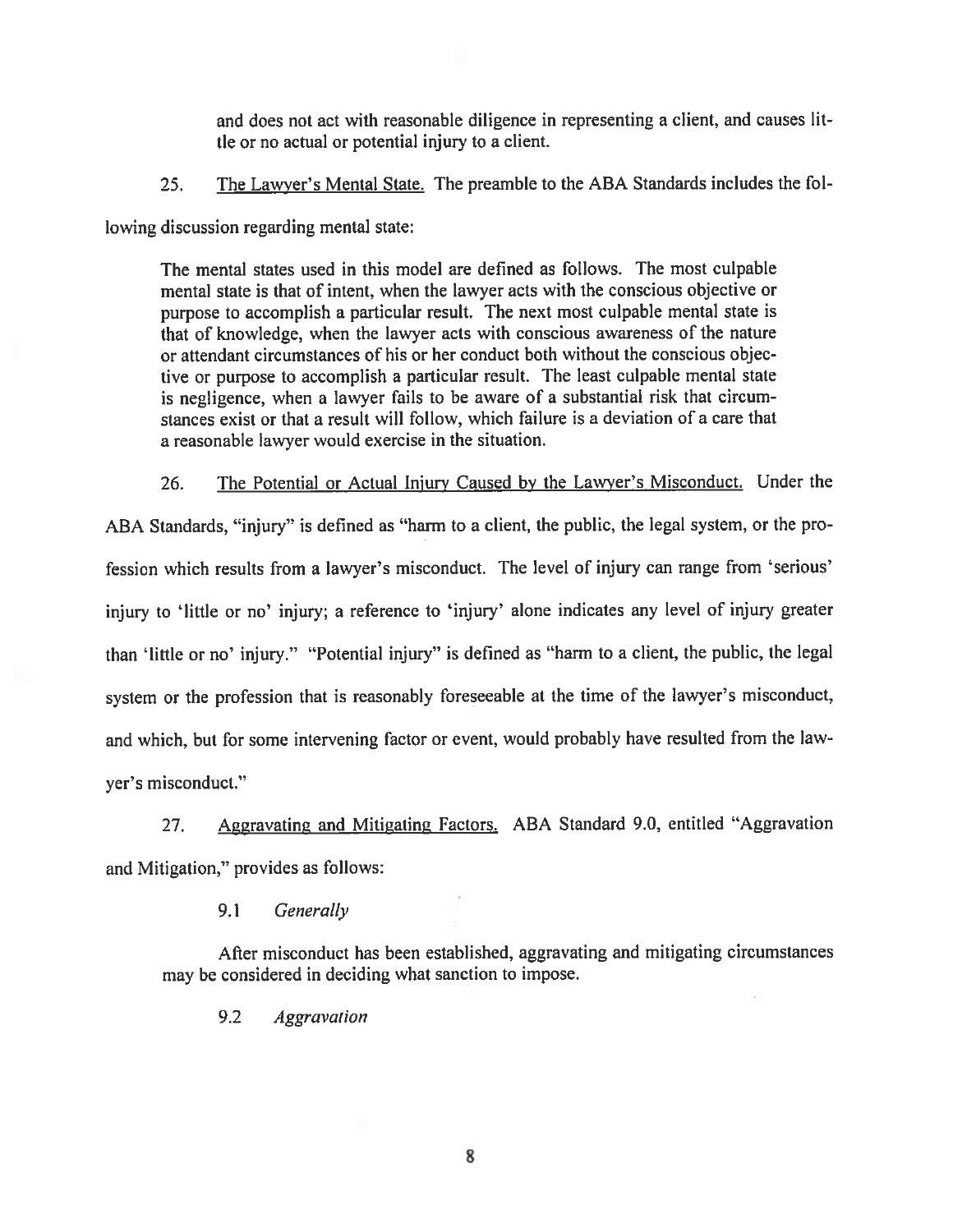- $9.21$ Definition. Aggravation or aggravating circumstances are any considerations or factors that may justify an increase in the degree of discipline to be imposed.
- $9.22$ Factors which may be considered in aggravation. Aggravating factors include:
	- (a) prior disciplinary offenses;
	- (b) dishonest or selfish motive;
	- (c) a pattern of misconduct;
	- (d) multiple offenses;
	- (e) bad faith obstruction of the disciplinary proceeding by intentionally failing to comply with rules or orders of the disciplinary agency;
	- (f) submission of false evidence, false statements, or other deceptive practices during the disciplinary process;
	- (g) refusal to acknowledge wrongful nature of conduct;
	- (h) vulnerability of the victim;
	- (i) substantial experience in the practice of law;
	- (i) indifference in making restitution; and
	- (k) illegal conduct, including that involving the use of controlled substances.
- 9.3 Mitigation
- *Definition.* Mitigation or mitigating circumstances are any considerations 9.31 or factors that may justify a reduction in the degree of discipline to be imposed.
- Factors which may be considered in mitigation. Mitigating factors in-9.32 clude:
	- (a) absence of a prior disciplinary record;
	- (b) absence of a dishonest or selfish motive;
	- (c) personal or emotional problems;
	- (d) timely good faith effort to make restitution or to rectify consequences of misconduct:
	- (e) full and free disclosure of disciplinary board or cooperative attitude toward proceedings;
	- (f) inexperience in the practice of law;
	- $(g)$  character or reputation;
	- (h) physical disability;
	- (i) mental disability or chemical dependency including alcoholism or drug abuse when:
		- (1) there is medical evidence that the respondent is affected by a chemical dependency or mental disability;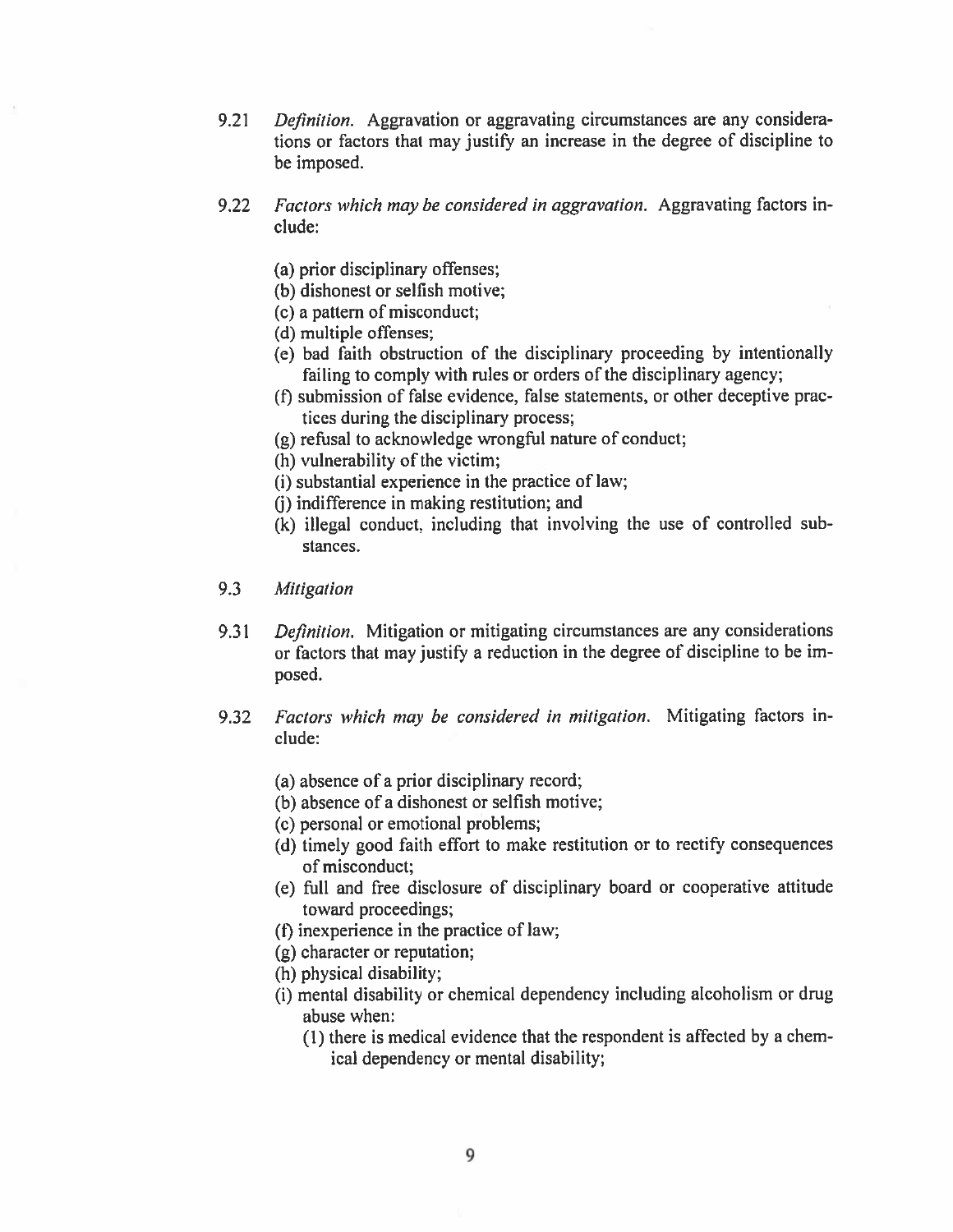- (2) the chemical dependency or mental disability caused the misconduct:
- (3) the respondent's recovery from the chemical dependency or mental disability is demonstrated by a meaningful and sustained period of successful rehabilitation; and
- (4) the recovery arrested the misconduct and recurrence of that misconduct is unlikely.
- (i) delay in disciplinary proceedings;
- (k) imposition of other penalties or sanctions;
- (l) remorse; and
- (m) remoteness of prior offenses.
- 28. With respect to costs of disciplinary proceedings, Rule 25, Wyo.R.Disc.Proc.,

#### provides:

#### Rule 25. Expenses and Costs.

(a) The expenses of members of the BPR, the ROC, Bar Counsel, and Special Bar Counsel, costs of a Disciplinary Judge, and other expenses incurred in the implementation or administration of these rules, shall be paid with funds allocated for that purpose by the Wyoming State Bar. The Wyoming State Bar shall compensate and pay the expenses of Disciplinary Judges.

(b) In addition to any costs assessed by the BPR, the ROC or the Court, an administrative fee of seven hundred fifty dollars (\$750.00) shall be imposed by the BPR in all cases where private discipline, diversion, or public discipline is ordered. The administrative fee shall be assessed on a per-complaint basis.

(c) "Costs" means actual expenses incurred by Bar Counsel, the ROC, the BPR, and the Wyoming State Bar in connection with a disciplinary proceeding, reinstatement proceeding or diversion program, including without limitation the cost of depositions used in a proceeding, hearing transcripts, copying costs, conference call and other telephone expenses, fees for service of process and subpoenas, witnesses fees, fees paid to expert witnesses, and costs associated with travel, meals and lodging for the ROC, the BPR, the BPR Clerk and the Office of Bar Counsel.

(d) When an attorney is privately disciplined, the BPR or the ROC may assess against the attorney the costs incurred in connection with the investigation and disciplinary proceeding, together with the administrative fee.

(e) When public discipline is recommended by the BPR, it shall certify to the Court the costs incurred in connection with the investigation and disciplinary proceeding, together with the administrative fee. The BPR may recommend to the Court the assessment of those costs and, if the Court imposes discipline, the Court